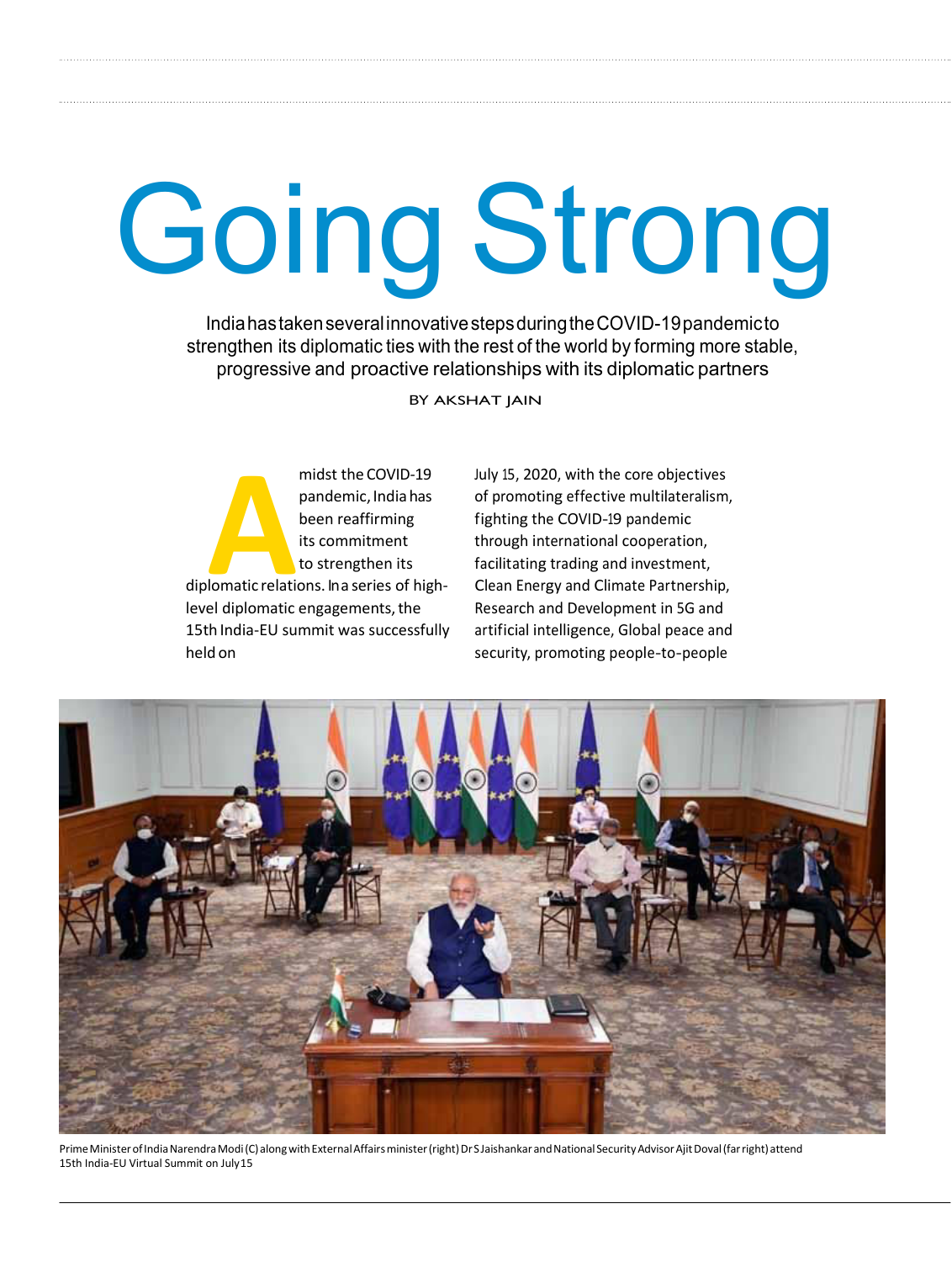

Prime Minister of India Narendra Modi and Prime Minister of Mauritius Pravind Kumar Jugnauth virtually inaugurate the new Supreme Court Building of Mauritius

exchanges and EU-India Strategic Partnership: a Roadmap to 2025.

India has also emerged as a stable and reliable partner for its neighbours through regional partnerships. The government, with Prime Minister Narendra Modi at the helm has showcased its commitment towards maintaining mutually beneficial regional relationships under its 'Neighbourhood First' and 'Act East' policy.

#### **INDIA-EU SYNERGY**

The European Union is a collective and strong association that was formed in Europe and has 27 member states

with an idea to promote inclusion, tolerance, justice, solidarity and nondiscrimination throughout the region. The withdrawal of the United Kingdom from the EU has had a major impact on the multi-national assemblage that has resulted in a restructuring of its global partnerships. With India emerging as one of the most promising investment destinations in Asia, offering both stability and immense growth potential, the India-EU summit offered a perfect opportunity for strengthening the country's existing relations with the European Union.

**WE HAVE EXPANDED THE INDIA-EU ENGAGEMENT INTO MANY NEW SECTORS AND HAVE AGREED THAT WE MUST CONTINUE OUR EFFORTS TOMAKE ITMORE COMPREHENSIVE AND BENEFICIAL, BASED ON MUTUAL TRUST AND UNDERSTANDING**

> **Narendra Modi** Prime Minister of India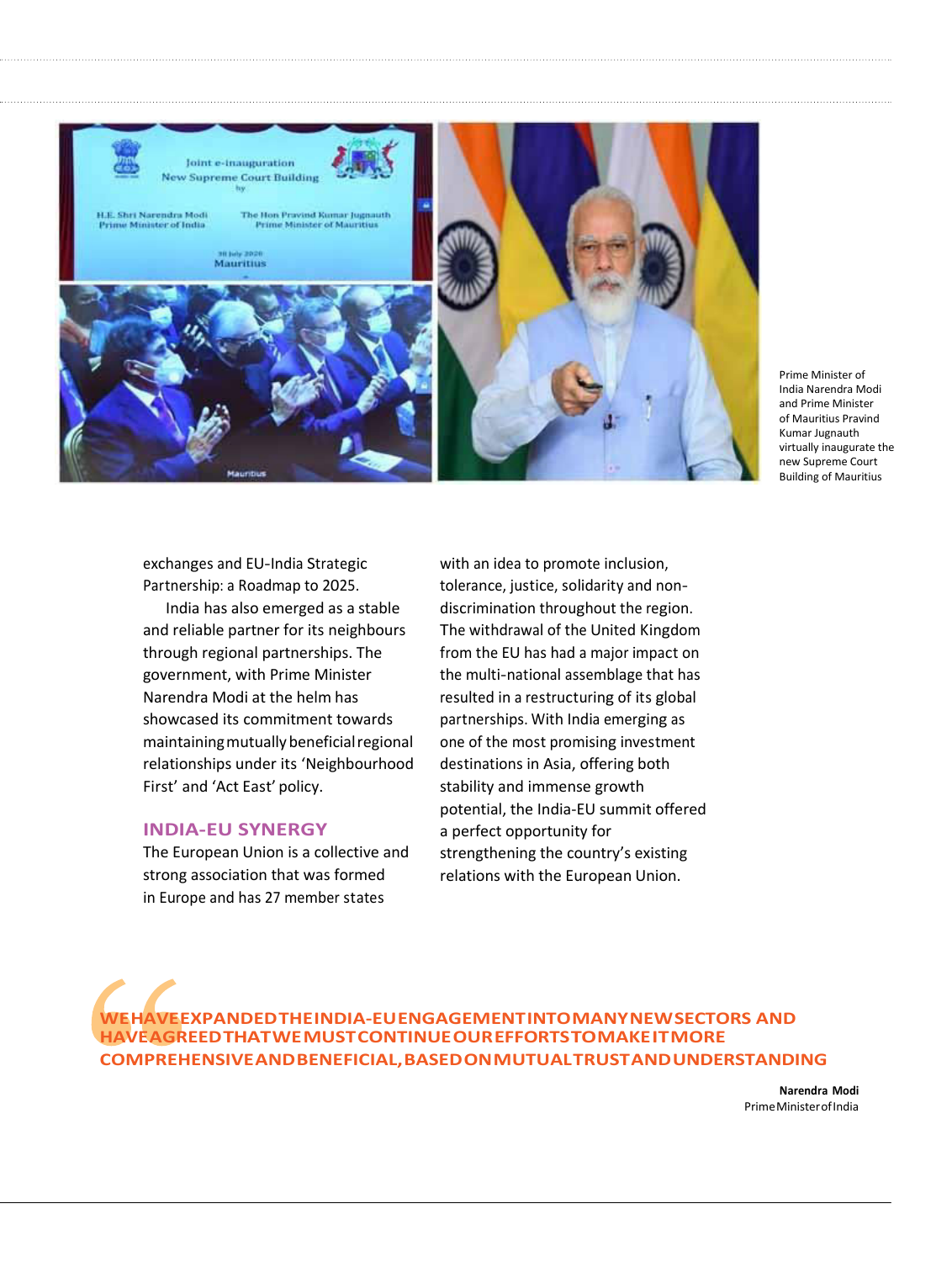## *Continental bond*

**Prime Minister of India Narendra Modi's opening remarks at the 15th India-EU virtual summit** 

- We are committed to form a more deeper and extensive bond between India and the EU.
- India and the EU must adopt towards a long-term strategic partnership.
- India and EU are natural partners. Our partnership is also useful for peace and stability in the world. This reality has become even more evident in today's global situation.
- India and the EU share universal values such as democracy, pluralism, inclusivity, respect for international institutions, multilateralism, freedom and transparency
- The India-EU partnership can play an important role in economic revival and, building a human centric and humanity centric globalisation model.

PM Modi interacting with President of the European Council, Charles Michel and President of the European Commission Ursula von der Leyen during the 15th India-EU summit

PM Modi led the Indian delegation for the EU Summit while the President of the European Council, Charles Michel and President of the European Commission Ursula von der Leyen, represented the European side. The leaders decided to work together for the larger benefit of the people by promoting the shared values of democracy, freedom, rule of law, and respect for human rights, aiming at delivering concrete benefits for the people in India and the EU.

With multilateralism becoming a favourable facet of diplomatic engagements, the two sides decided to implement a rules-based order with the UN and WTO at its centre.

In view of the financial havoc wrought by the COVID-19 pandemic, the summit focused on measures to help nations recover their economic stability and also deliberated on how to encourage investment in healthcare. A discussion was also held for adopting a robust strategy to combat climate change and environmental degradation across the world and to incorporate more sustainable practices.

The two sides also discussed holistic development and humancentric digitalisation to develop inclusive economies and societies. As countries around the world are looking to revive economies, discussions

The use of maritime ports will reduce the time of shipping to Bangladesh and bring prosperity that will significantly raise the revenue generated for both nations

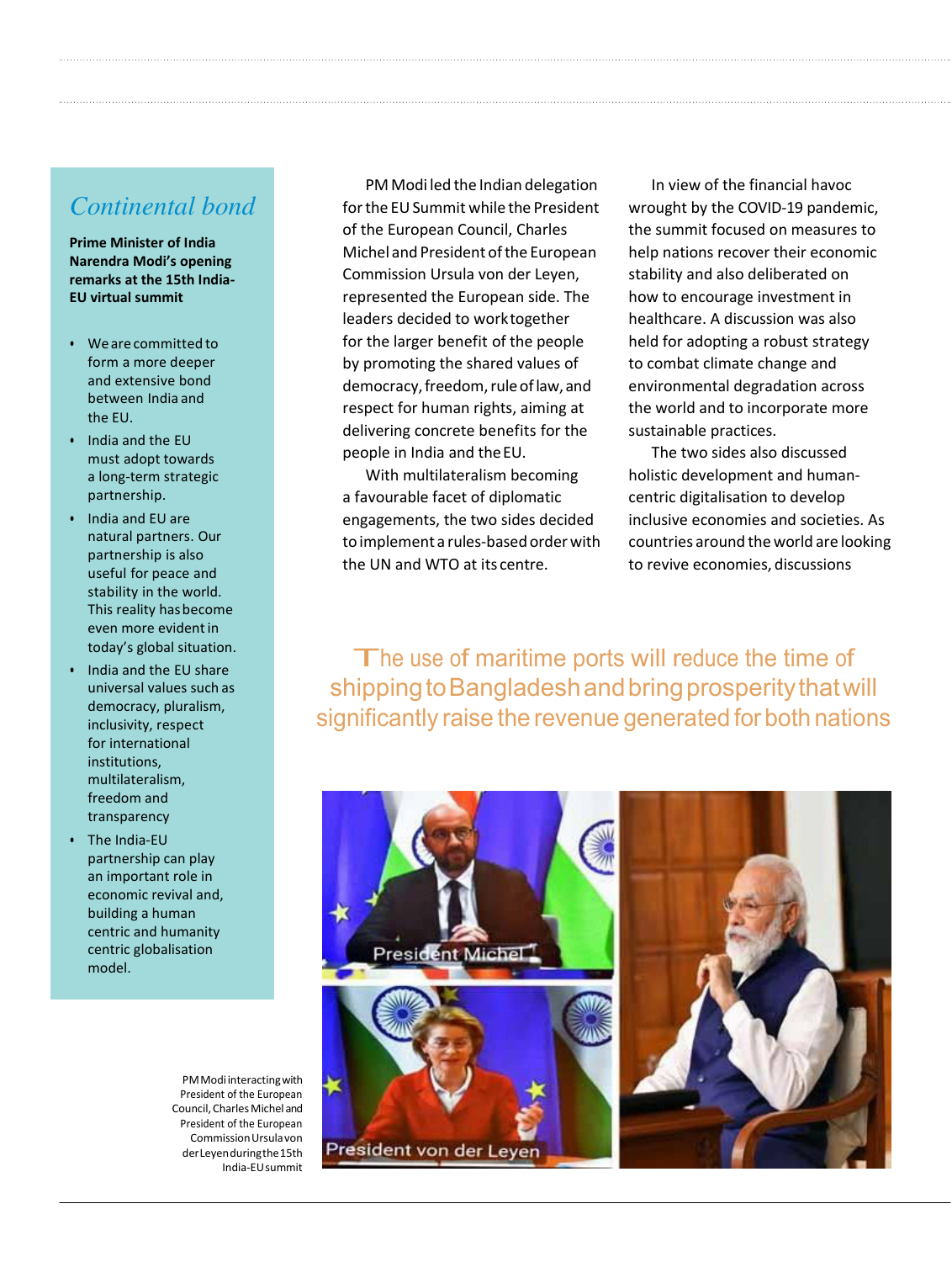## **ASWE COME OUT OF THIS PANDEMIC, LET USBE CLEAR ON ONE FACT. THE WORLD WILL NEVER BE THE SAME AGAIN. THAT MEANS NEW THINKING, FRESH IDEAS, MORE IMAGINATION AND GREATER OPENNESS. WE NEED TOGO BEYOND ORTHODOXIES, WHETHER OF TRADE, POLITICS OR SECURITY.**

**Dr S Jaishankar**  External Affairs Minister (At the AINTT roundtable conference)



focussed on opening new business opportunities were held. In the light of the Common Agenda on Migration and Mobility (CAMM), established at the 13th India-EU summit in Brussels, Belgium (2016), the two sides welcomed active people-to-people exchanges including those among students, researchers, professionals, business persons and tourists.

The two sides also reaffirmed their commitment towards comprehensive connectivity partnership. A highlight of the summit was the adoption of

the 'India-EU Strategic Partnership: a Roadmap to 2025' to guide mutuallybeneficial cooperation between India and the EU for the next five years. The Indian side also welcomed the ongoing European investments in the country and welcomed the planned upcoming investments of Euro 500 million in Pune and Bhopal Metro Rail projects. The two sides signed an agreement for the R&D of nuclear power application project in the form of the Euratom-India Agreement in addition to a joint declaration on Resource Efficiency and

India's trade and development partnerships with its immediate neighbours will provide the much needed boost to the Indian manufacturing, export and maritime sectors, while simultaneously allowing port cities to grow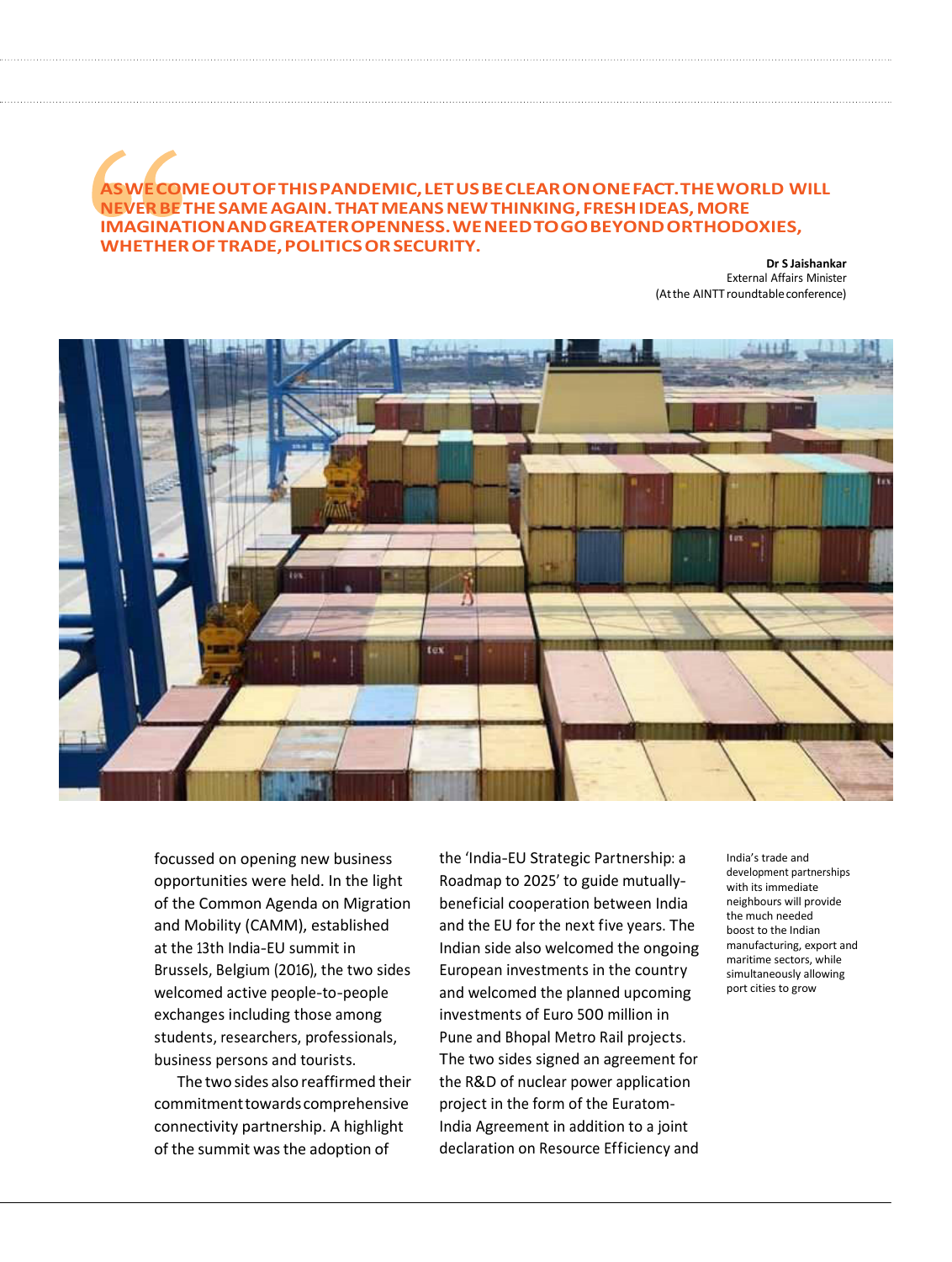# *Regional ties*

- India has been actively cooperating with countries in the South and Southeast Asian region to strengthen its ties under the 'Neighbourhood First' policy
- Indian External Affairs Minister Dr S Jaishankar addressed the sixth roundtable conference of ASEAN-India network of Think Tanks (AINTT) and urged leaders to contribute more towards the policy direction for future cooperation.
- India and Bhutan also opened up a new trade route on July 15, which passes through the Indian town of Jaigaon in West Bengal and connects to Alhay near Pasakha in Bhutan.
- India has also set up a port of call in Jogighopa, Assam that will be a major link in the trade-chain between India, Bhutan and Bangladesh
- India's developmental assistance to Sri Lanka has identified infrastructure, energy, connectivity, IT, agriculture, manufacturing, pharmaceuticals, tourism, and education as priority sectors for development.

External Affairs Minister Dr S Jaishankar addresses the 6th Roundtable ofthe ASEAN-India Network of Think Tanks (AINTT) with Vijay Thakur Singh, Secretary (East)

Circular Economy. The two sides also expressed their appreciation of the upcoming renewal of the India-EU Science and Technology Agreement for another five years.

### **NEIGHBOURHOOD CONNECTIVITY**

India has continued to focus on economic development within the country and in its immediate neighbourhood. Mansukh Mandaviya, Minister

of State (Independent Charge) for Ministry of Shipping and Minister of State for Chemical & Fertilizers flagged-off the first trial run of a container ship from Kolkata to Agartala through Chattogram port in Bangladesh on July 16, as the neighbouring country allowed the use of its Chattogram and Mongla Ports for movement of goods to and from India through its territory. The opening up of this new trade route will enable the further development

of Indian trade and developmental partnerships with Bangladesh. The trial run of the ship was a great initiative to strengthen synergetic connectivity links in the neighbourhood.

The consignment first reached Chattogram port and was transported to Agartala via a fleet of Bangladeshi trucks. This move was an outcome of the signing and exchange of a Standard Operating Procedure by India and Bangladesh in the presence of Prime Minister Narendra Modi and his Bangladeshi counterpart Sheikh Hasina, during the latter's visit to India in October 2019. The use of these ports will reduce the transportation time of Indian goods and result in enhanced financial benefit for both nations.

The development of this route also shines a favorable light on India's Sagarmala initiative, a National Perspective Plan (NPP) for the comprehensive development of India's 7,500 km coastline and maritime sector.